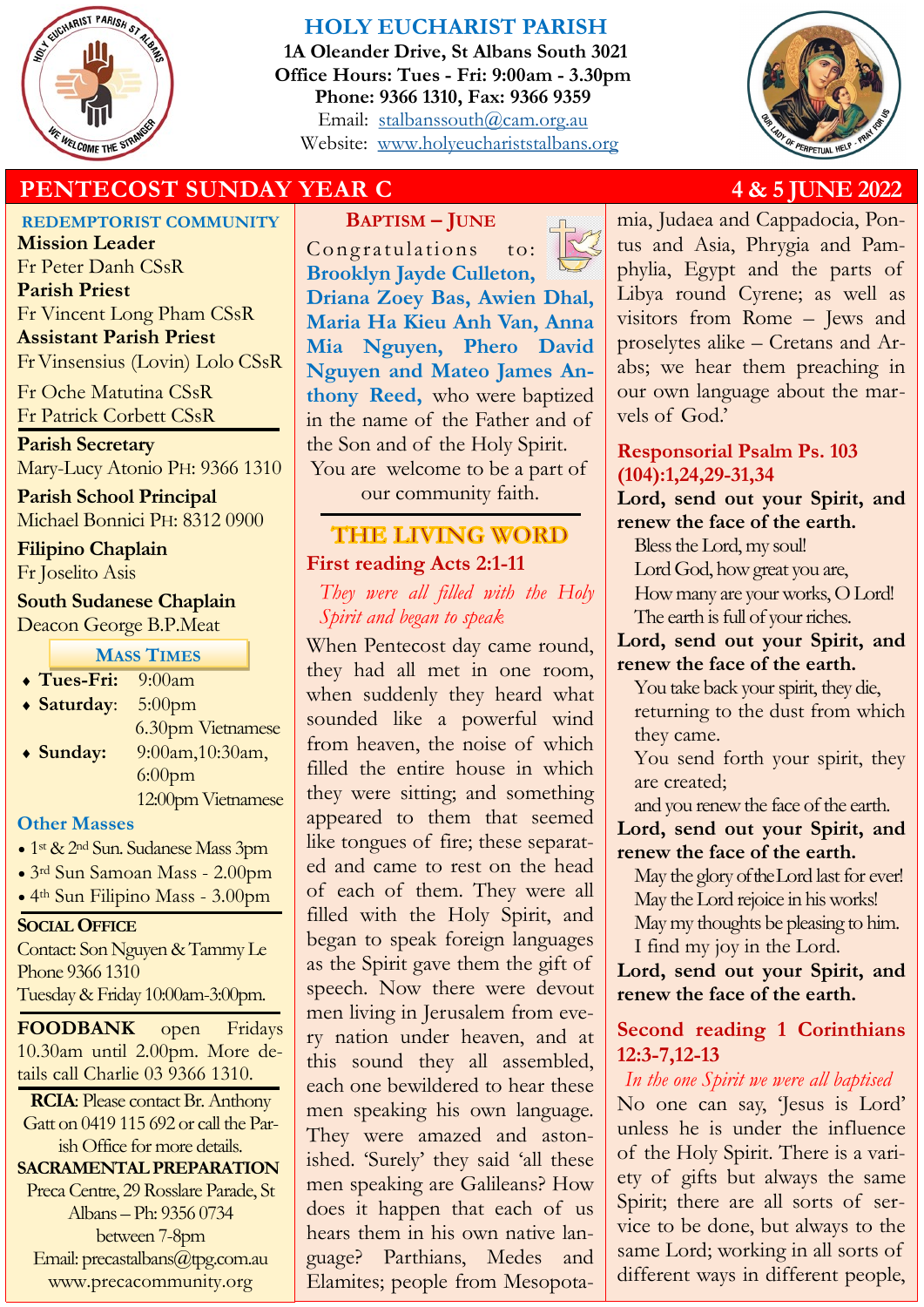it is the same God who is working in all of them. The particular way in which the Spirit is given to each person is for a good purpose. Just as a human body, though it is made up of many parts, is a single unit because all these parts, though many, make one body, so it is with Christ. In the one Spirit we were all baptised, Jews as well as Greeks, slaves as well as citizens, and one Spirit was given to us all to drink.

## **Gospel Acclamation**

Alleluia, alleluia!

Come, Holy Spirit, fill the hearts of your faithful and kindle in them the fire of your love. Alleluia!

## **Gospel John 20:19-23**

*As the Father sent me, so am I sending you: receive the Holy Spirit* In the evening of the first day of the week, the doors were closed in the room where the disciples were, for fear of the Jews. Jesus came and stood among them. He said to them, 'Peace be with you', and showed them his hands and his side. The disciples were filled with joy when they saw the Lord, and he said to them again, 'Peace be with you. 'As the Father sent me, so am I sending you.' After saying this he breathed on them and said: 'Receive the Holy Spirit. For those whose sins you forgive, they are forgiven; for those whose sins you retain, they are retained.'

## **REFLECTION ON THE GOSPEL**

Pentecost Sunday is often called the birthday of the Church. For the ancient Israelites, Pentecost (meaning "˜fiftieth') was a harvest festival celebrated fifty days after the opening of the harvest. When the Jerusalem Temple was built, this harvest festival was transformed into a pilgrimage feast to celebrate the covenant that Israel had made with God on Mount Sinai. Several decades after the death of Jesus, the early Christians reflected on their origins and chose this feast to mark the birth of God's new covenant with God's people.

In today's first reading (Acts 2:1-11), Luke tells the new Pentecost story in symbolic language that evokes the story of Moses and the people of Israel receiving God's Law on Mount Sinai. Just as God's presence to Israel was marked by earthquake and thunder and fire, so God's Spirit enveloping the people of the new covenant appears in a mighty rush of wind and tongues of fire. Luke's account also evokes early rabbinic teaching that the voice of God on Sinai divided into seventy tongues and all the nations received the Law in their own tongue.

For the teaching at the heart of the new covenant, we turn to the gospel reading from John 20:19-23. The risen Christ appears to the disciples who are huddled behind locked doors. He offers the simple greeting: "Peace be with you,"• the greeting we offer each other at every Eucharistic celebration. He sends them on a mission of peace in continuity with his own God-inspired mission. He breathes on them the gift of the Holy Spirit and tells them that God will forgive those whom they forgive, and will ""retain' or ""seize hold of' the transgressions of those whose sins or transgressions they "˜retain'.

To seize hold of wrong-doing is to expose it and deal with it. Sometimes it is best to forgive and simply allow everyone to move on. In other situations, an easy amnesty only exacerbates the problem. Much of the enduring conflict in our world derives from the inability of ordinary people and of leaders to know how to deal with transgression. The Holy Spirit is the unique source of our power to forgive, of our power to refrain from vengeance, and of our capacity to deal with the perpetrators of violence.

**By Veronica Lawson RSM**

## **THE GIFTS OF THE HOLY SPIRIT**

**Seven gifts of the Holy Spirit are imparted on those who receive the sacrament of confirmation.**

Six are listed in the "Immanuel Prophecy," which describes an expected future ideal Davidic king: wisdom and understanding, counsel and strength (fortitude), knowledge and fear of the Lord (Is 11:2). The translators of the Hebrew Bible to Greek, the Septuagint, added a seventh gift, piety, to achieve the symbolic number for completeness. Jesus was blessed with these gifts by his Father, and those who are confirmed are blessed with these gifts by the Holy Spirit. They supply the spiritual power and strength a person needs to accomplish his or her vocational calling and mission in life.

The bishop asks God to bestow these gifts on the confirmation candidates in the prayer he offers with outstretched hands before the anointing: "Almighty God, Father of our Lord Jesus Christ, who brought these your servants to new birth by water and the Holy Spirit, freeing them from sin: send upon them, O Lord, the Holy Spirit, the Paraclete; give them the spirit of wisdom and understanding, the spirit of counsel and fortitude, the spirit of knowledge and piety; fill them with the spirit of the fear of the Lord."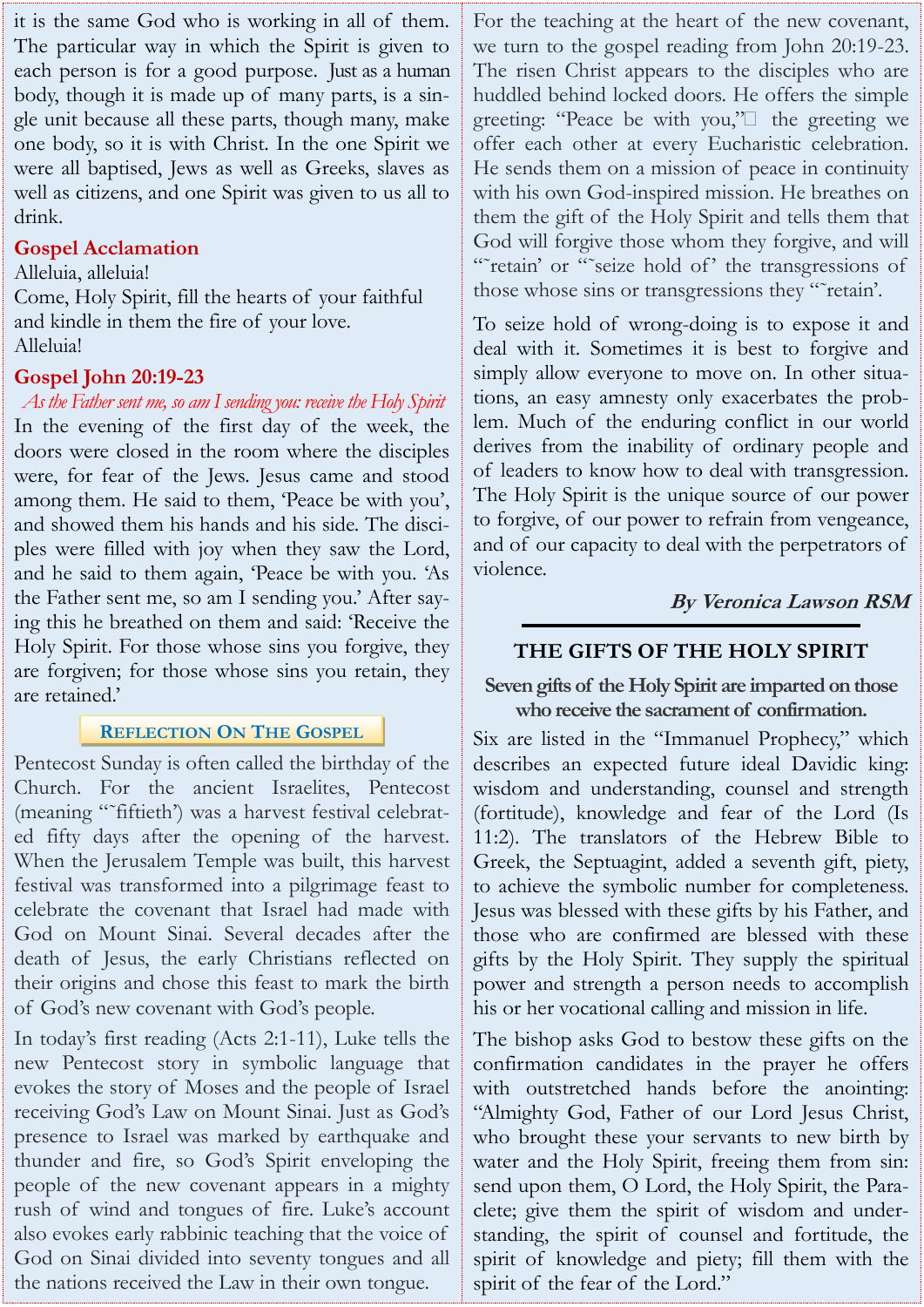**Wisdom** is the ability to exercise good judgment. It distinguishes between right and wrong, seeks and upholds truth and justice, and balances personal good with the common good. It is in touch with reality, demonstrates common sense and is prudent. It often increases as a person advances in years and gains life experience. In the Old Testament, wisdom is personified by "Sophia," the mythical mother of faith, hope and love; while in the New Testament, wisdom is personified by Jesus himself.

**Understanding** is the gift of intelligence and en-



lightenment. It is the ability to think clearly; to perceive, comprehend and interpret information; and to have insight and discern meaning.

**Counsel** is good advice. It is the ability to teach, inform, guide, direct,

warn, admonish, recommend and encourage. It is not limited to the giving of advice but extends to the ability to graciously receive it. The gift is needed by parents, teachers, coaches, supervisors, mentors, therapists, lawyers, clergy, consultants, elders and spouses — anyone who offers advice to others.

**Fortitude** is an unwavering commitment to God or a proper course of action, and it shows itself as moral strength, courage, determination, patient endurance, long suffering, a resolute spirit, stamina and resiliency.

**Knowledge** is the ability to study and learn; to acquire, retain and master facts and information; and to put what is learned to good use for constructive purposes.

**Fear of the Lord** is awe, reverence and respect for God. It acknowledges that everything comes as a gift from God, downplays personal achievement and self-sufficiency, and gladly offers praise, worship and adoration to God.

Piety is personal holiness, and it includes devotion to God, prayer, virtue, goodness, decency, selfmastery, innocence, the avoidance of sin and obedience to God's will.

A person who receives the gifts of the Holy Spirit in the sacrament of confirmation must cooperate with these special graces and put them to good use. To fail to do so would be like purchasing a new computer and leaving it in the box or buying a new car and leaving it in the garage. For the computer

to work, the owner must plug it in and turn it on. For the car to work, the motorist must put it in gear and drive it. For confirmation to work, the recipient must cultivate the divine gifts by using and applying them, not just occasionally, but consistently throughout each day.

# **By Fr Van Sloun**

## **NO TOBACCO DAY**

On World No Tobacco Day Pope Francis notes



that health is a Godgiven gift and invites all men and women to take good care of it. World No Tobacco Day, marked annually

on 31 May, is part of a global campaign that aims to raise public awareness about the damage the use of tobacco wreaks on our health and about the many ways in which it threatens the environment we live in.

Pope Francis has joined his voice to the campaign saying that "The culture of life is a heritage that we Christians must share with everyone."

His words came in a brief message addressed to the Argentinian Bishop Ariel Edgardo Torrado Mosconi who was one of the promoters of an international seminar held last May 25, at the Pontifical University of the Holy Cross entitled "The Catholic Church Towards The Problem of Smoking Harm Reduction".

The Seminar was organized in col laboration with an Italian Association for healthcare and with the patronage of the Dicastery for Promoting Integral Human Development.

"Every human life, unique and unrepeatable, has inestimable value. This must always be proclaimed anew, with the courage of words and actions," the Pope said in the message that he concluded expressing hope that reflection on this issue "will help many people become aware that physical health is a gift from God that the Lord has given us and that we must take care of it responsibly."

Cigarette ban in the Vatican

Pope Francis ordered a ban on the sale of cigarettes inside the Vatican from the beginning of 2018 because of health concerns, as explained by the former Holy See Press Office Director, Greg Burke: "The motive is very simple: the Holy See cannot be cooperating with a practice that is clearly harming the health of people."

## **By Linda Bordoni**